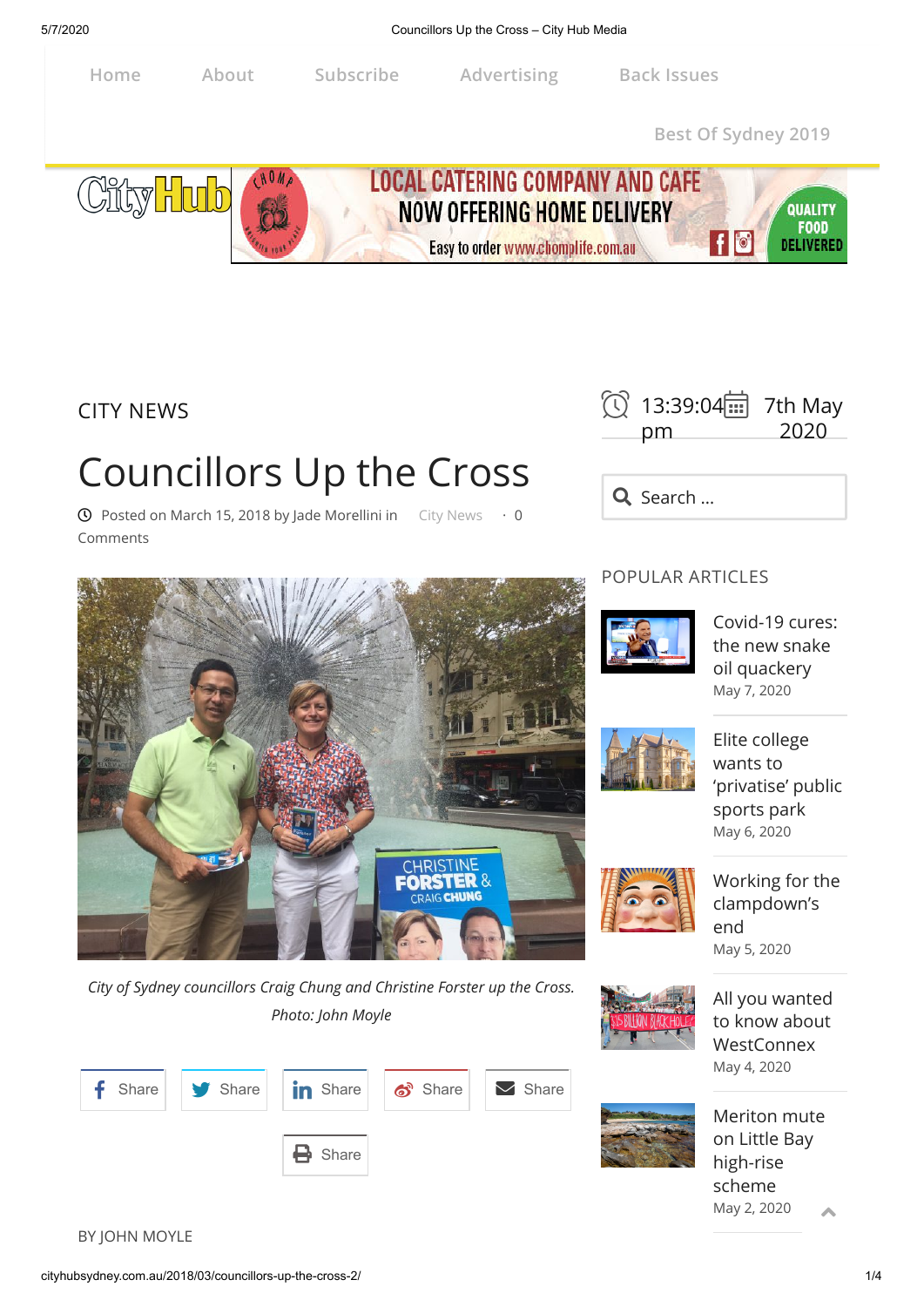| Advertising<br>Subscribe<br>About<br>Home |
|-------------------------------------------|
|-------------------------------------------|

**Home About Subscribe Advertising Back [Issues](http://issuu.com/altmedia)**

 $Best Of Sydney 2019$ 

#### And there isn't even an election in sight. At least, not for now.

City of Sydney councillors Christine Forster and Craig Chung were equally surprised by the overwhelming reaction they got from residents as they set up a Council Listening Post next to the internationally renowned El Alamein Fountain.

"We had a very positive response on Saturday and lots of people wanted to talk to us, and it was very clear that people are angry about the Lord Mayor's position to dismiss them and reject a master plan for the area," Councillor Christine Forster, City of Sydney said.

"I was surprised and pleased to see them putting themselves out there for any questions," Martin Denny, resident, Potts Point said.

For such a small area there were plenty of concerns for the residents to voice, but they were mainly worried with a single issue: the DA for Darlinghurst Road.

"There is red hot anger about the Bourbon development, and the fact that we don't have a master plan," Councillor Craig Chung said.

Clr Chung is referring to the February 19 City of Sydney Council meeting when Lord Mayor Clover Moore used her casting vote to defeat a motion put forward by Clr Forster to adopt a master plan for development in Kings Cross.

"Certainly the people I spoke to were very positive about the master plan idea, and the Lord Mayor has to answer to the people of Kings Cross and Potts Point as to why they (City of Sydney) have abandoned them," Cr Forster said.

Another more immediate issue for both residents and visitors to Kings Cross, is the state of the public toilets adjacent to the Kings Cross Police Station and Fitzroy Gardens.

Destinations NSW reported in 2016 that the area attracted 1.2 million international and domestic visitors, and yet there are only three intermittently working public toilets for the entire area.

Hub News

Enter Your Email Addr

Subscribe

#### POPULAR TAGS

|                          | alec smart alex greenwich |  |
|--------------------------|---------------------------|--|
|                          | angela vithoulkas balmain |  |
| bar bar fly              |                           |  |
| best of sydney bondi     |                           |  |
|                          | Carriageworks CD Review   |  |
| city of sydney           |                           |  |
| city of sydney council   |                           |  |
| clover moore cocktails   |                           |  |
| Comedy COVID-19          |                           |  |
| darcy byrne Film         |                           |  |
| food news                |                           |  |
|                          | gladys berejiklian Greens |  |
| Inner West Council       |                           |  |
| jamie parker jenny leong |                           |  |
| John Moyle Kings Cross   |                           |  |
| leichhardt council       |                           |  |
| linda scott Marrickville |                           |  |
| movie review Music       |                           |  |
| Naked City Newtown       | 木                         |  |